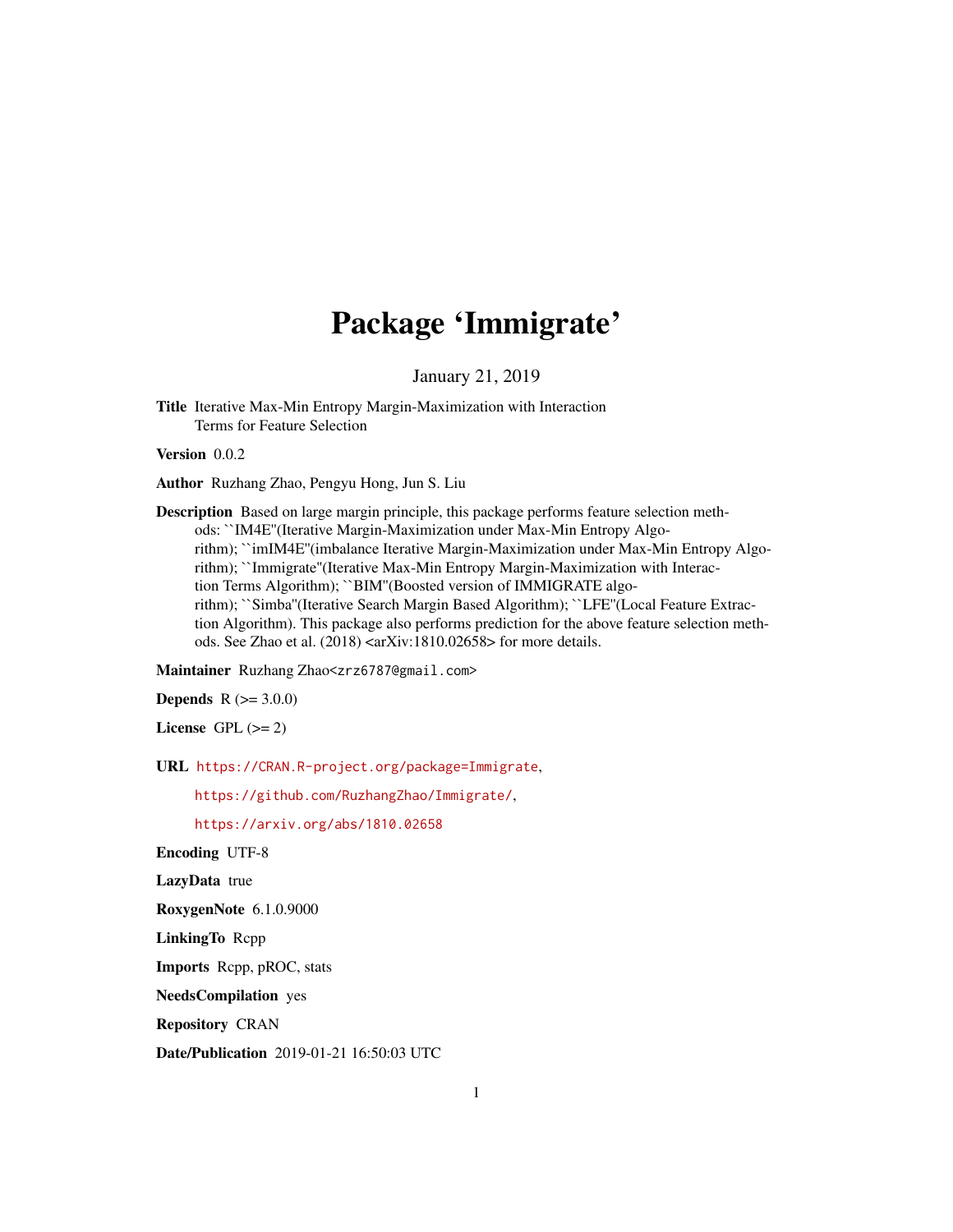## <span id="page-1-0"></span>R topics documented:

|       | -6 |
|-------|----|
|       |    |
|       |    |
|       |    |
|       |    |
|       |    |
|       |    |
|       |    |
|       |    |
|       |    |
| Index | 15 |

BIM *BIM*

#### Description

This function performs BIM algorithm.

#### Usage

```
BIM(xx, yy, nBoost = 3, max_iter = 5, removesmall = FALSE,
 sigstart = 0.02, sigend = 4)
```
#### Arguments

| <b>XX</b>              | model matrix of explanatory variables                                 |
|------------------------|-----------------------------------------------------------------------|
| уy                     | label vector                                                          |
| nBoost                 | number of classifiers in BIM, default to be 3                         |
| $max$ <sub>Liter</sub> | maximum number of iteration for IMMIRGATE classifier, default to be 5 |
| removesmall            | whether remove features with small weights, default to be FALSE       |
| sigstart               | start of sigma used in algorithm, default to be 0.02                  |
| sigend                 | end of sigma used in algorithm, default to be 4                       |

#### Value

| matrix    | list of matrix weights             |
|-----------|------------------------------------|
| weights   | coefficient vector for classifiers |
| sample_wt | sample weights                     |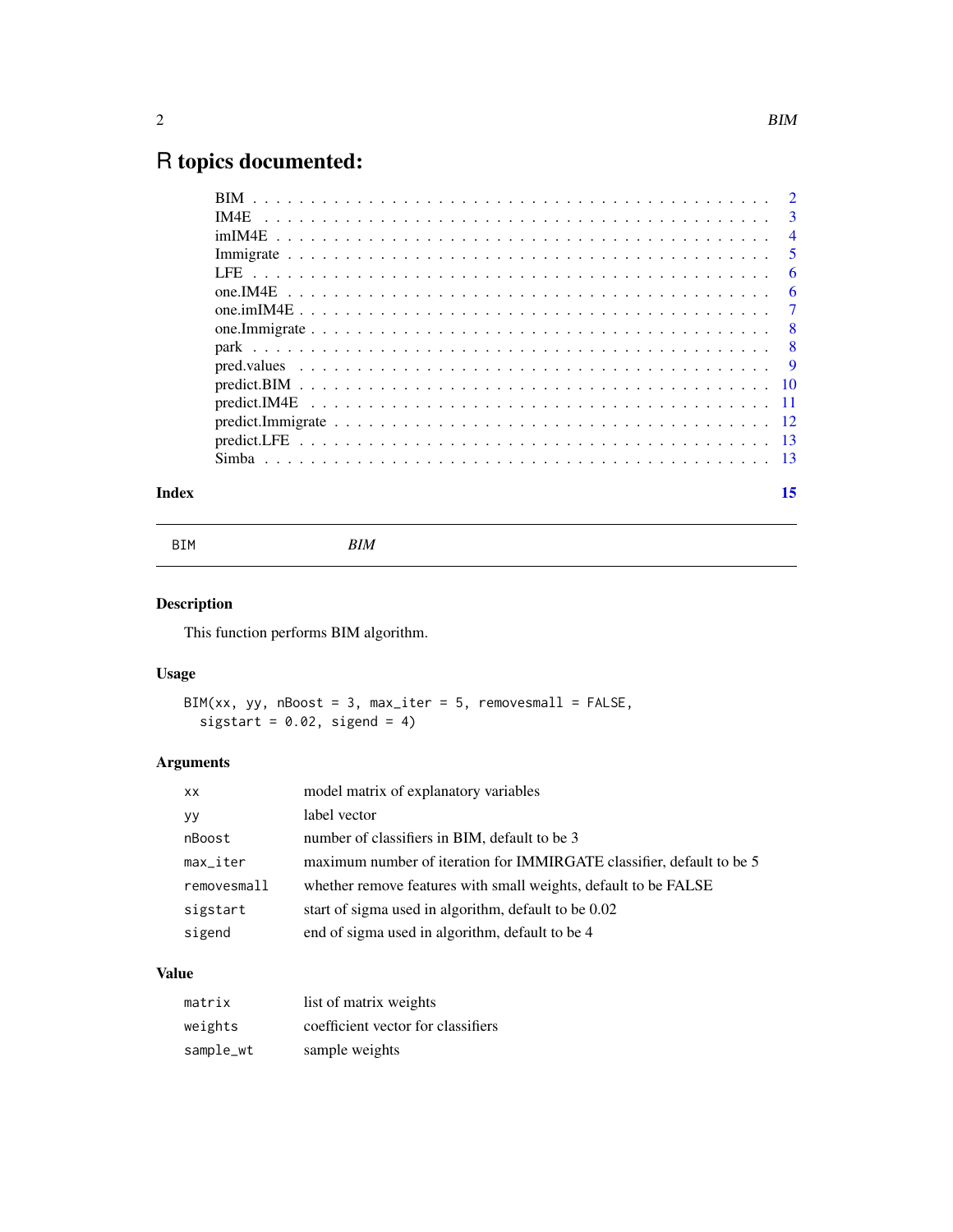#### <span id="page-2-0"></span> $\mu$  IM4E 3

#### Examples

```
data(park)
xx<-park$xx
yy<-park$yy
re<-BIM(xx,yy)
```

|--|--|--|--|--|

#### Description

This function performs IM4E(Iterative Margin-Maximization under Max-Min Entropy) algorithm.

#### Usage

```
IM4E(xx, yy, epsilon = 0.01, sig = 1, lambda = 1, max_iter = 10,
 removesmall = FALSE)
```
#### Arguments

| XX                     | model matrix of explanatory variables                           |
|------------------------|-----------------------------------------------------------------|
| <b>yy</b>              | label vector                                                    |
| epsilon                | criterion for stopping iteration                                |
| sig                    | sigma used in algorithm, default to be 1                        |
| lambda                 | lambda used in algorithm, default to be 1                       |
| $max$ <sub>Liter</sub> | maximum number of iteration                                     |
| removesmall            | whether remove features with small weights, default to be FALSE |

#### Value

| W        | new weight after one loop           |
|----------|-------------------------------------|
| iter num | number of iteration for convergence |
| final c  | final cost                          |

#### References

Bei Y, Hong P. Maximizing margin quality and quantity[C]//Machine Learning for Signal Processing (MLSP), 2015 IEEE 25th International Workshop on. IEEE, 2015: 1-6.

```
data(park)
xx<-park$xx
yy<-park$yy
re<-IM4E(xx,yy)
print(re)
```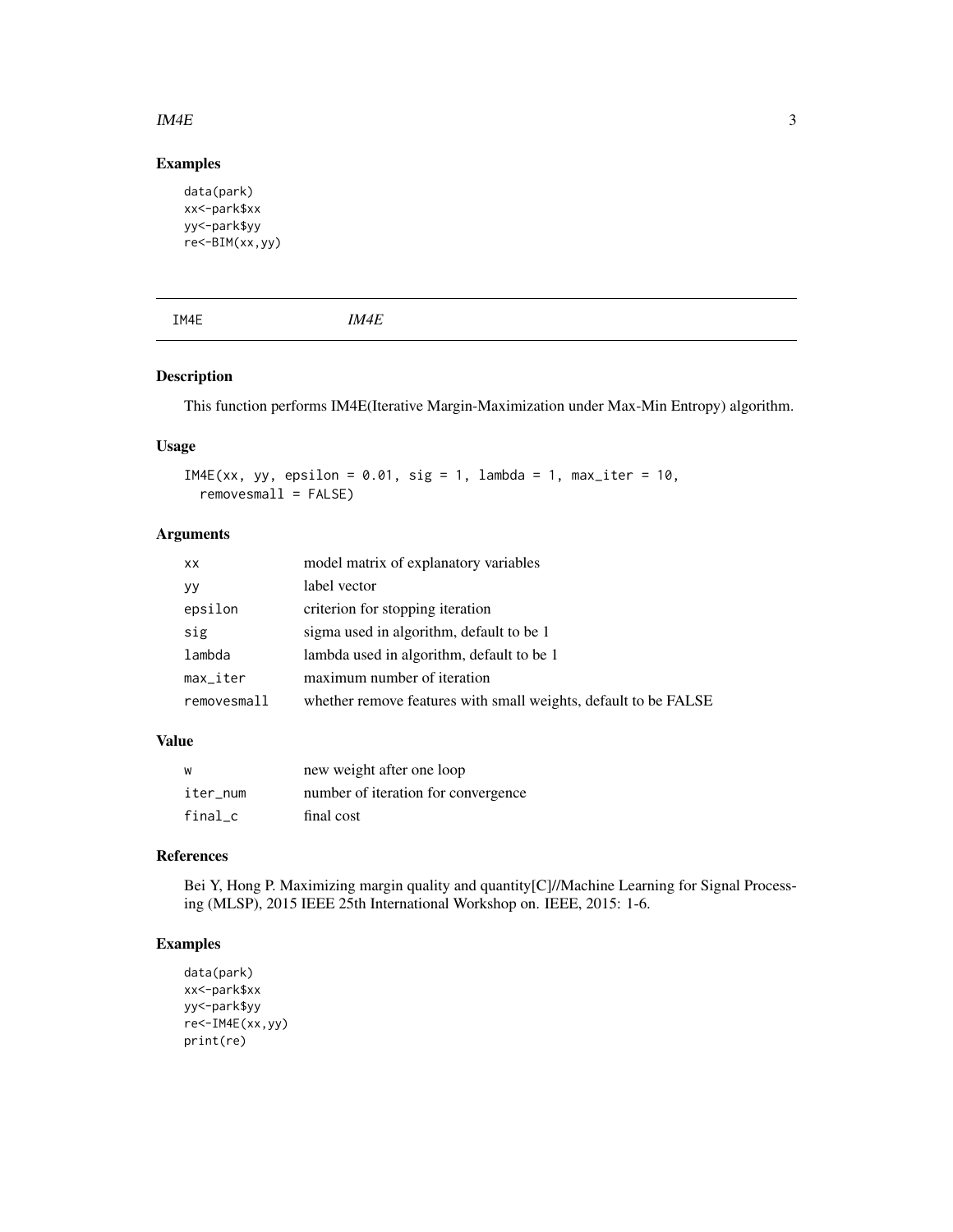<span id="page-3-0"></span>imIM4E *imIM4E*

#### Description

This function performs imIM4E(imbalance Iterative Margin-Maximization under Max-Min entropy) algorithm.

#### Usage

```
imIM4E(xx, yy, epsilon = 0.01, sig = 1, rho = 1, lambda = 1,max_iter = 10, removesmall = FALSE)
```
#### Arguments

| <b>XX</b>              | model matrix of explanatory variables                           |
|------------------------|-----------------------------------------------------------------|
| yy                     | label vector                                                    |
| epsilon                | criterion for stopping iteration                                |
| sig                    | sigma used in algorithm, default to be 1                        |
| rho                    | tho used in algorithm, default to be 1                          |
| lambda                 | lambda used in algorithm, default to be 1                       |
| $max$ <sub>Liter</sub> | maximum number of iteration                                     |
| removesmall            | whether remove features with small weights, default to be FALSE |

#### Value

| W        | new weight after one loop           |
|----------|-------------------------------------|
| iter_num | number of iteration for convergence |
| final c  | final cost                          |

```
data(park)
xx<-park$xx
yy<-park$yy
re<-imIM4E(xx,yy)
print(re)
```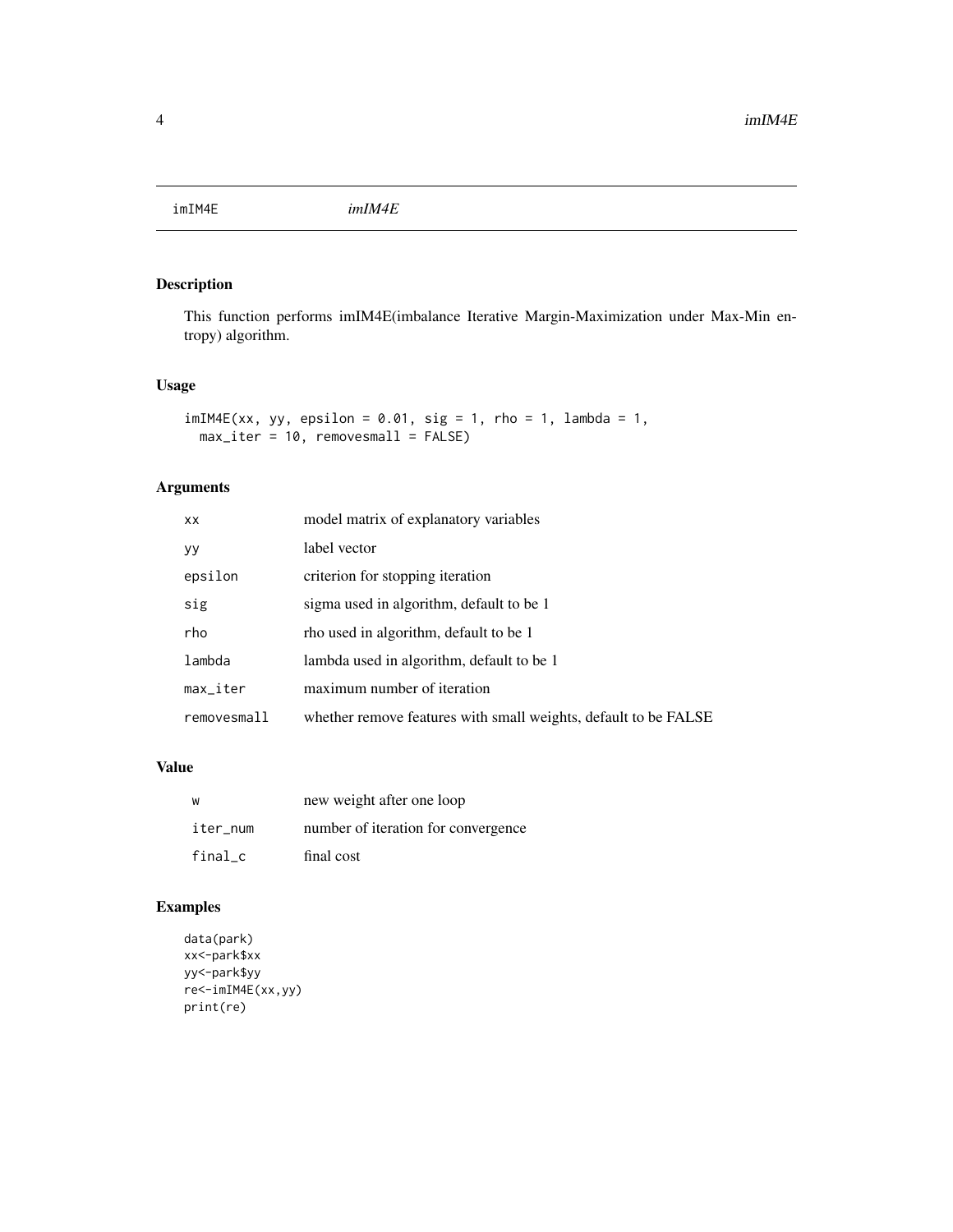<span id="page-4-0"></span>Immigrate *Immigrate*

#### Description

This function performs Immigrate(Iterative Max-Min Entropy Margin-Maximization with Interaction Terms ) algorithm.

#### Usage

```
Immigrate(xx, yy, w0, epsilon = 0.01, sig = 1, max_iter = 10,
 removesmall = FALSE, randomw0 = FALSE)
```
#### Arguments

| <b>XX</b>              | model matrix of explanatory variables                              |
|------------------------|--------------------------------------------------------------------|
| yy                     | label vector                                                       |
| w0                     | initial weights                                                    |
| epsilon                | criterion for stopping iteration                                   |
| sig                    | sigma used in algorithm, default to be 1                           |
| $max$ <sub>-iter</sub> | maximum number of iteration                                        |
| removesmall            | whether to remove features with small weights, default to be FALSE |
| randomw0               | whether to use randomly initial weights, default to be FALSE       |

#### Value

| W        | new weight after one loop           |
|----------|-------------------------------------|
| iter num | number of iteration for convergence |
| final c  | final cost                          |

#### References

Zhao R, Hong P, Liu J S. IMMIGRATE: A Margin-based Feature Selection Method with Interaction Terms[J]. arXiv preprint arXiv:1810.02658, 2018.

#### See Also

<https://arxiv.org/abs/1810.02658> for more details.

```
data(park)
xx<-park$xx
yy<-park$yy
re<-Immigrate(xx,yy)
print(re)
```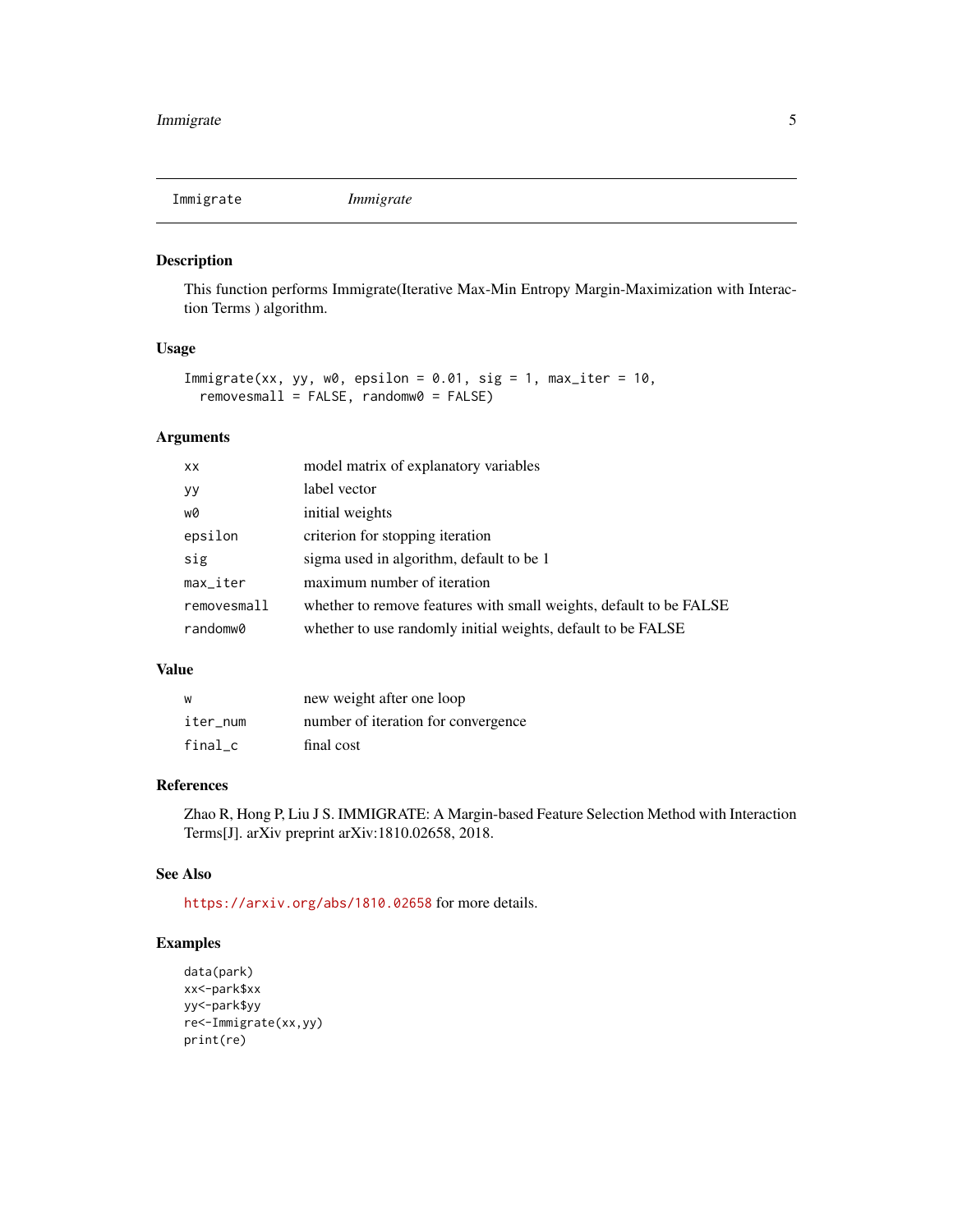<span id="page-5-0"></span>LFE *LFE*

#### Description

This function performs LFE(Local Feature Extraction) algorithm.

#### Usage

 $LFE(xx, yy, T = 5)$ 

#### Arguments

| xх | model matrix of explanatory variables                      |
|----|------------------------------------------------------------|
| ۷y | label vector                                               |
|    | number of instance used to update weights, default to be 5 |

#### Value

w new weight matrix after LFE algorithm

#### References

Sun Y, Wu D. A relief based feature extraction algorithm[C]//Proceedings of the 2008 SIAM International Conference on Data Mining. Society for Industrial and Applied Mathematics, 2008: 188-195.

#### Examples

```
data(park)
xx<-park$xx
yy<-park$yy
re<-LFE(xx,yy)
print(re)
```
one.IM4E *one.IM4E*

#### Description

This function performs Iterative Margin-Maximization under Max-Min Entropy algorithm for one loop.

#### Usage

```
one.IM4E(train_xx, train_yy, w, sig = 1, lambda = 1)
```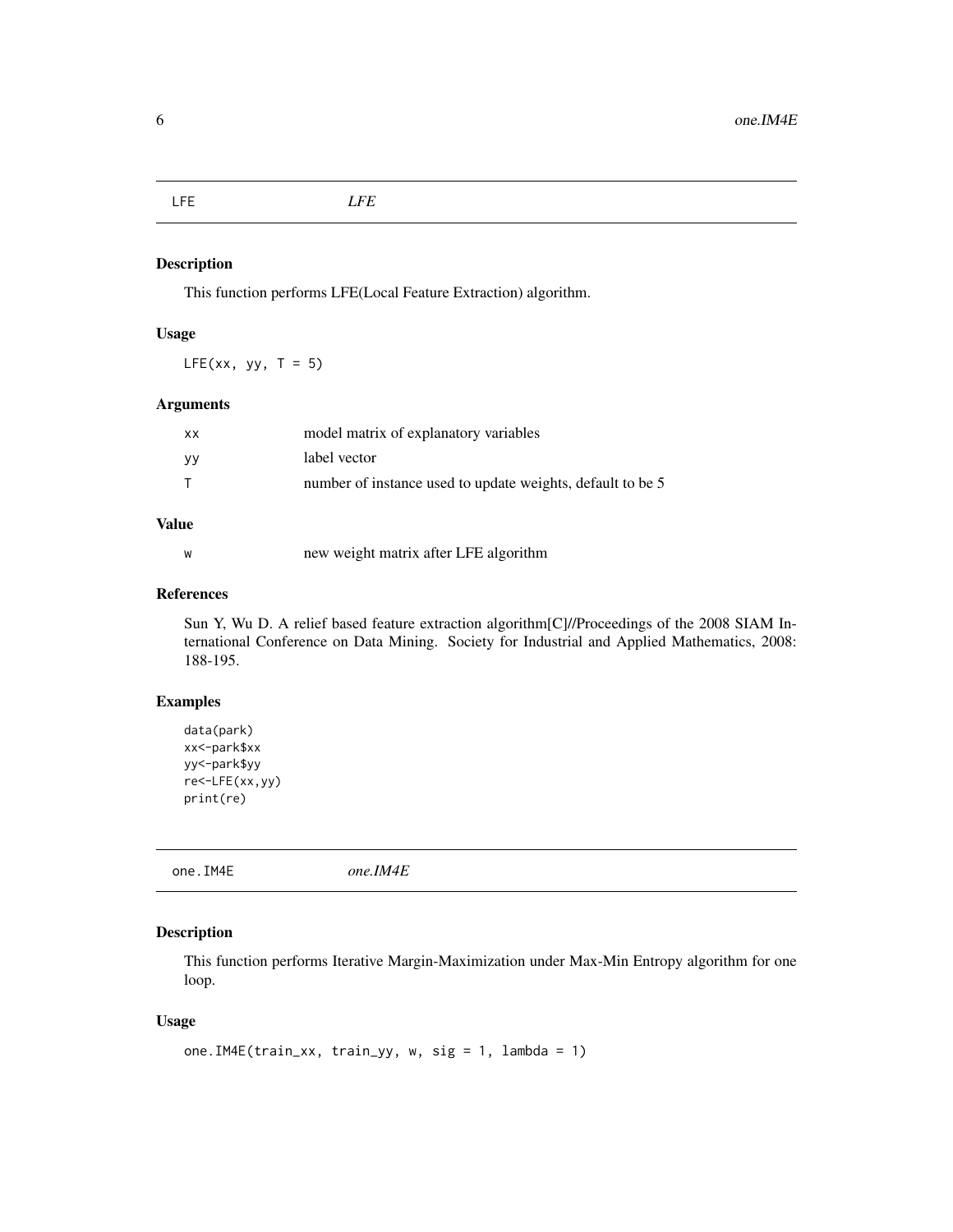#### <span id="page-6-0"></span> $one.$ imIM4E  $\overline{7}$

#### Arguments

| train_xx | model matrix of explanatory variables     |
|----------|-------------------------------------------|
| train_yy | label vector                              |
| W        | initial weight                            |
| sig      | sigma used in algorithm, default to be 1  |
| lambda   | lambda used in algorithm, default to be 1 |
|          |                                           |

#### Value

| W | weights |
|---|---------|
| С | cost    |

one.imIM4E *one.imIM4E*

#### Description

This function performs imIM4E(imbalance Iterative Margin-Maximization under Max-Min entropy) algorithm for one loop.

#### Usage

```
one.imIM4E(train_xx, train_yy, w, sig = 1, rho = 1, lambda = 1)
```
#### Arguments

| train_xx | model matrix of explanatory variables     |
|----------|-------------------------------------------|
| train_yy | label vector                              |
| W        | initial weight                            |
| sig      | sigma used in algorithm, default to be 1  |
| rho      | rho used in algorithm, default to be 1    |
| lambda   | lambda used in algorithm, default to be 1 |

#### Value

| W | new weight after one loop |
|---|---------------------------|
| C | cost after one loop       |

```
data(park)
xx<-park$xx
yy<-park$yy
w0 <- rep(1,ncol(xx))/ncol(xx)
re<-one.imIM4E(xx,yy,w0)
print(re$w)
```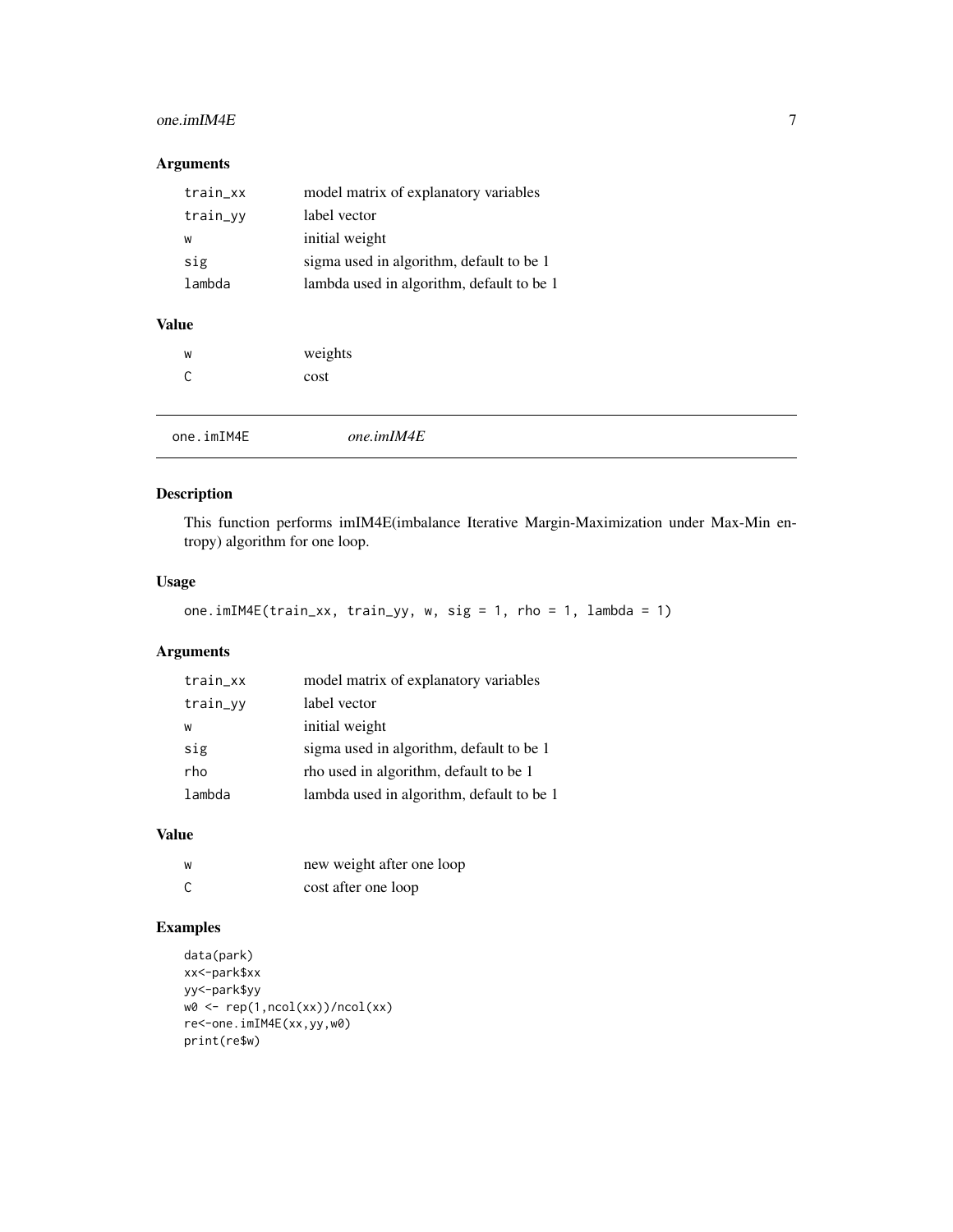<span id="page-7-0"></span>one.Immigrate *one.Immigrate*

#### Description

This function performs Immigrate(Iterative Max-Min Entropy Margin-Maximization with Interaction Terms) algorithm for one loop.

#### Usage

one.Immigrate(train\_xx, train\_yy, W, sig = 1)

#### Arguments

| train_xx | model matrix of explanatory variables    |
|----------|------------------------------------------|
| train_yy | label vector                             |
| W        | initial weight matrix                    |
| sig      | sigma used in algorithm, default to be 1 |

#### Value

| W | new weight matrix after one loop |
|---|----------------------------------|
| C | cost after one loop              |

#### Examples

```
data(park)
xx<-park$xx
yy<-park$yy
W0 <- diag(rep(1,ncol(xx)),ncol(xx))/sqrt(ncol(xx))
re<-one.Immigrate(xx,yy,W0)
print(re$w)
```
#### park *Parkinsons Dataset*

#### Description

Parkinsons Dataset

#### Usage

data(park)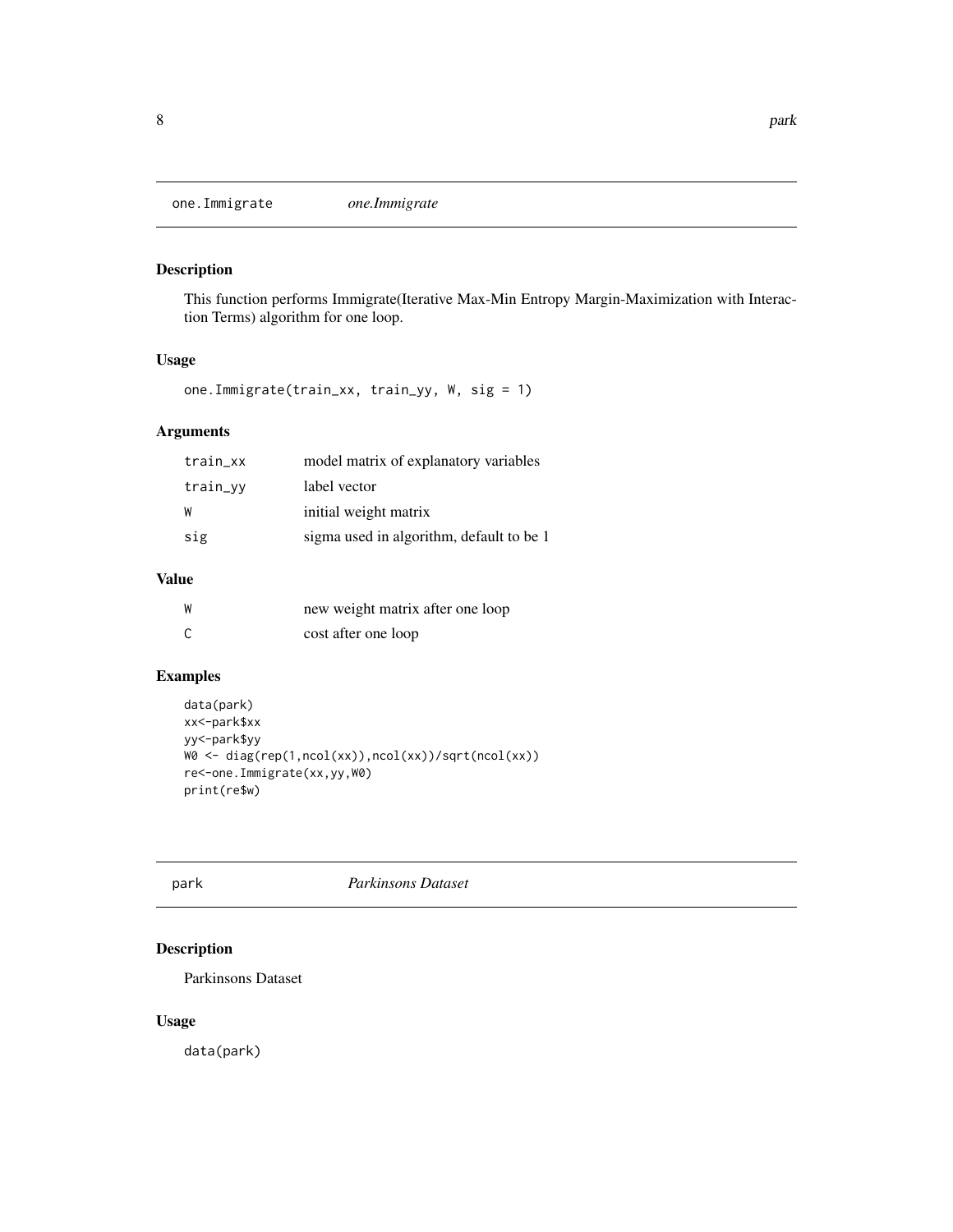#### <span id="page-8-0"></span>pred.values 9

#### Format

An object of class

#### Source

[parkinsons](https://archive.ics.uci.edu/ml/datasets/parkinsons)

#### References

Frank, A. and A. Asuncion. UCI Machine Learning Repository. 2010.

#### Examples

```
data(park)
xx <- park$xx
yy <- park$yy
```
pred.values *pred.values*

#### Description

This function performs some statistical value prediction

#### Usage

```
pred.values(y_train, y_test, pred_train, pred_test)
```
### Arguments

| v_train    | label vector for training data            |
|------------|-------------------------------------------|
| v_test     | label vector for test data                |
| pred_train | predicted probabilities for training data |
| pred_test  | predicted probabilities for test data     |

#### Value

| AUC_train     | AUC for training data                                         |
|---------------|---------------------------------------------------------------|
| AUC_test      | AUC for test data                                             |
| accuracy_test | accuracy for test data                                        |
|               | precision_test precision for test data                        |
| recall_test   | recall for test data                                          |
| F1_test       | F1 score for test data                                        |
| thre          | threshold to separate two labels, obtained from training data |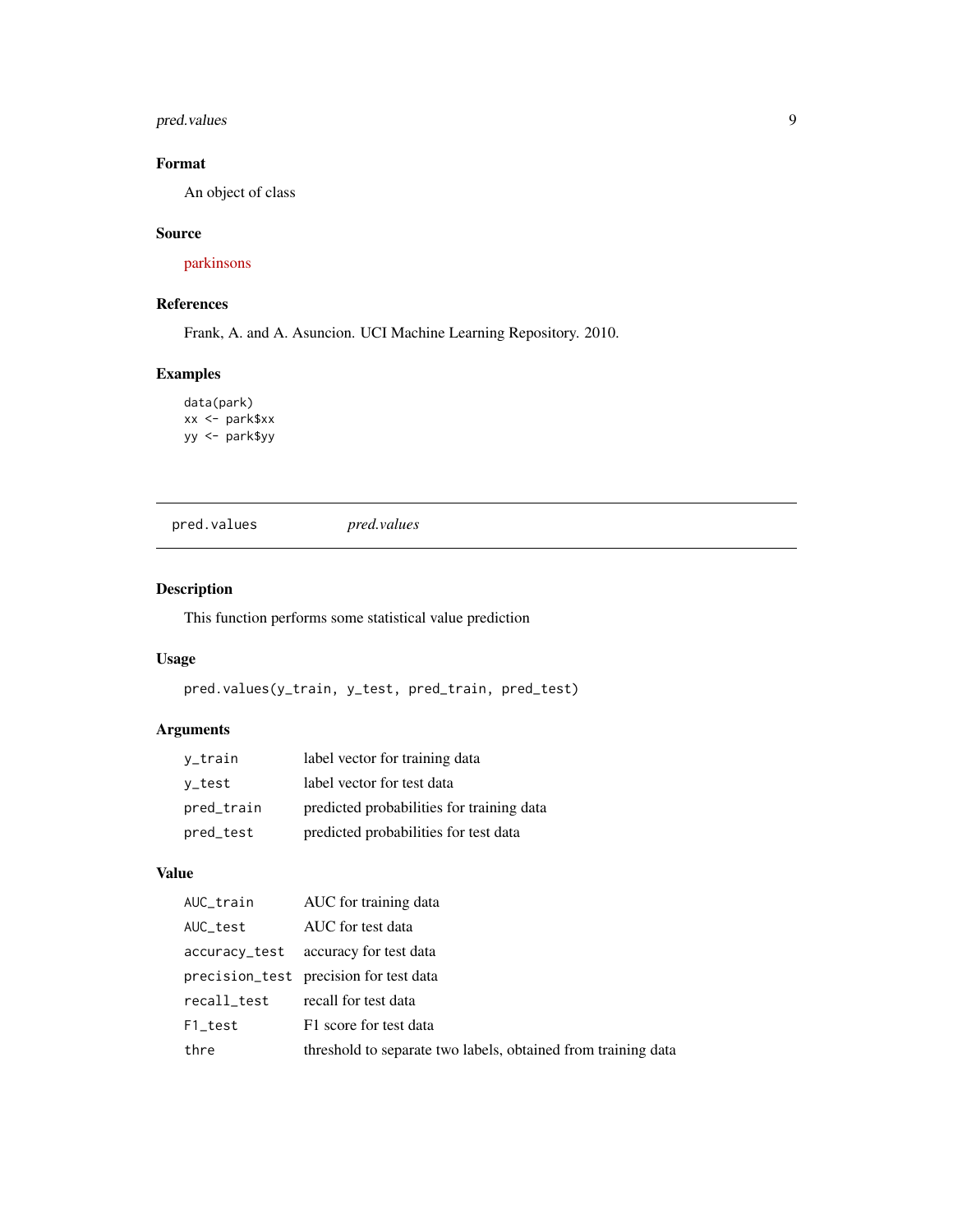#### Examples

```
y_train<-c(0,1,0,1,0,1)
y_test<-c(0,1,0,1)
pred_train<-c(0.77,0.89,0.32,0.96,0.10,0.67)
pred_test<-c(0.68,0.75,0.50,0.81)
re<-pred.values(y_train,y_test,pred_train,pred_test)
print(re)
```
predict.BIM *predict.BIM*

#### Description

This function performs the predion for BIM algorithm.

#### Usage

## S3 method for class 'BIM' predict(object, xx, yy, newx, type = "both", ...)

#### Arguments

| object    | result of BIM algorithm                           |
|-----------|---------------------------------------------------|
| <b>XX</b> | model matrix of explanatory variables             |
| yy        | label vector                                      |
| newx      | test data                                         |
| type      | the form of final output                          |
|           | further arguments passed to or from other methods |
|           |                                                   |

#### Value

| response | preded probabilities for xx |
|----------|-----------------------------|
| class    | preded class for xx         |

```
data(park)
xx<-park$xx
yy<-park$yy
index<-c(1:floor(nrow(xx)*0.3))
train_xx<-xx[-index,]
test_xx<-xx[index,]
train_yy<-yy[-index]
test_yy<-yy[index]
re<-BIM(train_xx,train_yy)
res<-predict(re,train_xx,train_yy,test_xx,type="class")
print(res)
```
<span id="page-9-0"></span>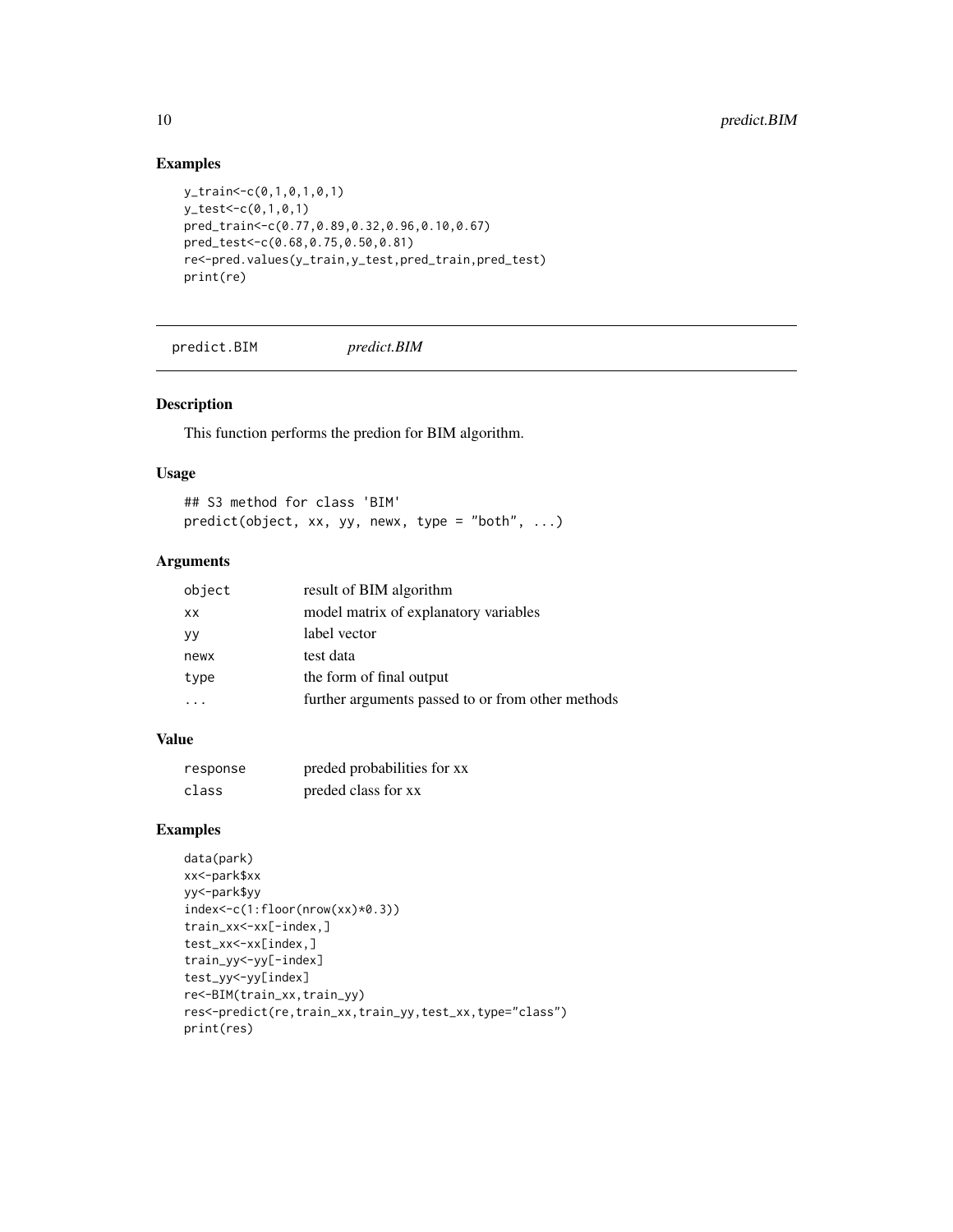#### <span id="page-10-0"></span>Description

This function performs the predion for IM4E(Iterative Margin-Maximization under Max-Min Entropy) algorithm.

#### Usage

```
## S3 method for class 'IM4E'
predict(object, xx, yy, newx, sig = 1, type = "both",
  ...)
```
#### Arguments

| object    | weight or result of IM4E algorithm                |
|-----------|---------------------------------------------------|
| <b>XX</b> | model matrix of explanatory variables             |
| yу        | label vector                                      |
| newx      | model matrix to be predicted                      |
| sig       | sigma used in algorithm, default to be 1          |
| type      | the form of final output, default to be "both"    |
|           | further arguments passed to or from other methods |

#### Value

| response | preded probabilities for news |
|----------|-------------------------------|
| class    | preded class for news         |

```
data(park)
xx<-park$xx
yy<-park$yy
index<-c(1:floor(nrow(xx)*0.3))
train_xx<-xx[-index,]
test_xx<-xx[index,]
train_yy<-yy[-index]
test_yy<-yy[index]
re<-IM4E(train_xx,train_yy)
res<-predict(re,train_xx,train_yy,test_xx,type="class")
print(res)
```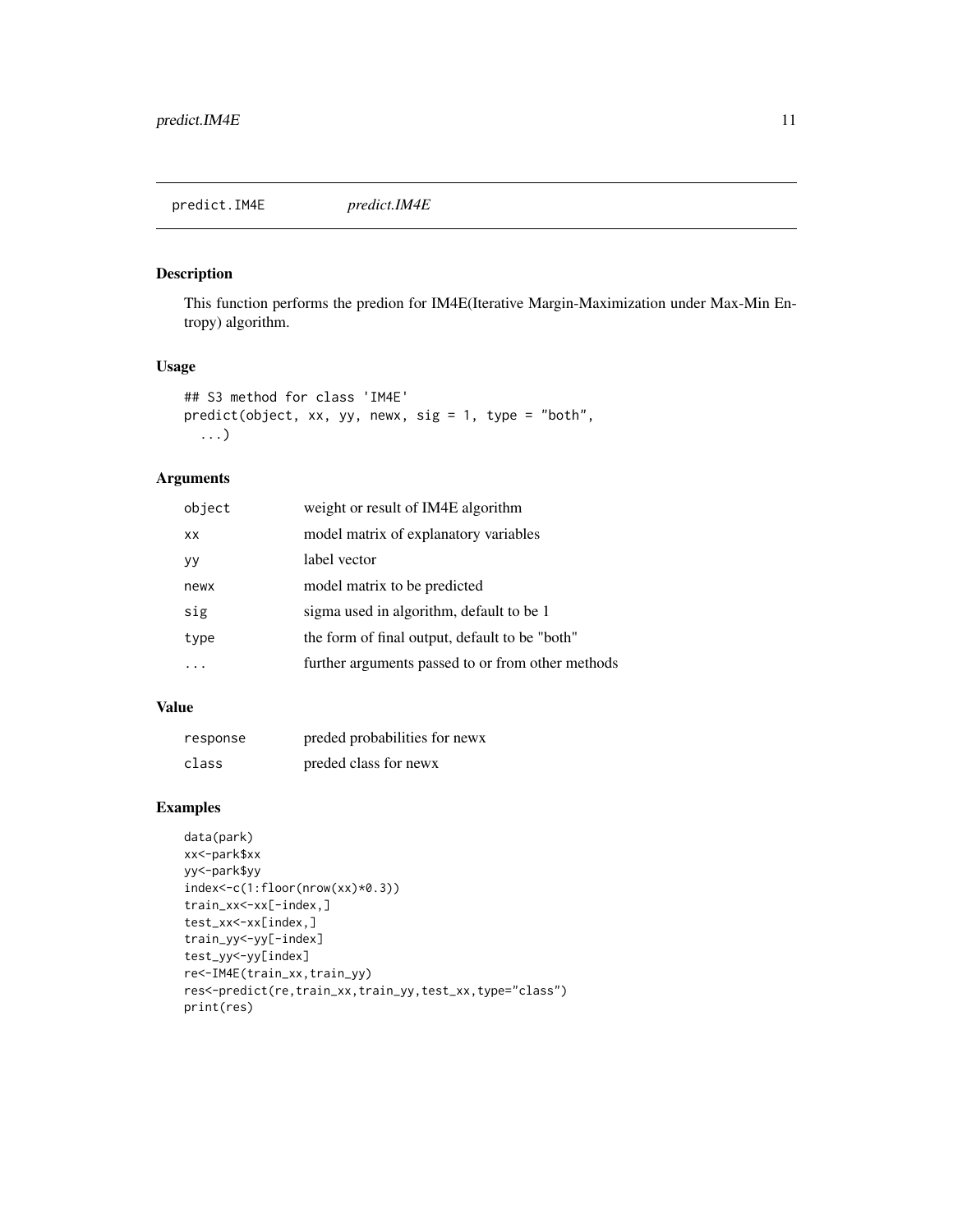#### <span id="page-11-0"></span>Description

This function performs the predion for Immigrate(Iterative Max-Min Entropy Margin-Maximization with Interaction Terms) algorithm.

#### Usage

```
## S3 method for class 'Immigrate'
predict(object, xx, yy, newx, sig = 1,
  type = "both", \dots)
```
#### Arguments

| object    | result of Immigrate algorithm                     |
|-----------|---------------------------------------------------|
| <b>XX</b> | model matrix of explanatory variables             |
| <b>yy</b> | label vector                                      |
| newx      | model matrix to be preded                         |
| sig       | sigma used in algorithm, default to be 1          |
| type      | the form of final output, default to be "both"    |
|           | further arguments passed to or from other methods |

#### Value

| response | preded probabilities for news |
|----------|-------------------------------|
| class    | preded class for news         |

```
data(park)
xx<-park$xx
yy<-park$yy
index<-c(1:floor(nrow(xx)*0.3))
train_xx<-xx[-index,]
test_xx<-xx[index,]
train_yy<-yy[-index]
test_yy<-yy[index]
re<-Immigrate(train_xx,train_yy)
res<-predict(re,train_xx,train_yy,test_xx,type="class")
print(res)
```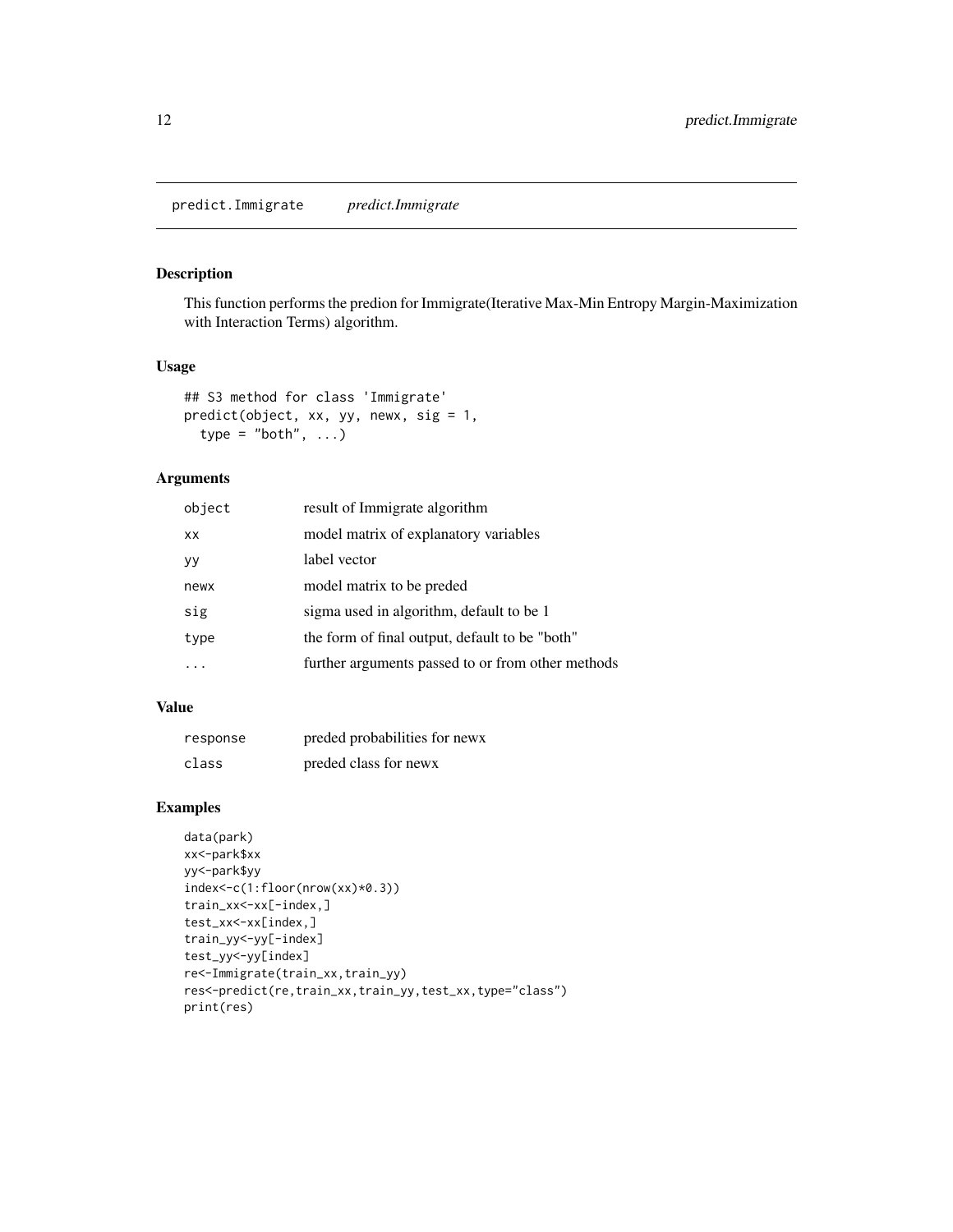<span id="page-12-0"></span>predict.LFE *predict.LFE*

#### Description

This function performs predion for LFE(Local Feature Extraction) algorithm.

#### Usage

## S3 method for class 'LFE' predict(object, xx, yy, newx, ...)

#### Arguments

| object    | weight                                            |
|-----------|---------------------------------------------------|
| <b>XX</b> | model matrix of explanatory variables             |
| УY        | label vector                                      |
| newx      | model matrix to be preded                         |
|           | further arguments passed to or from other methods |

#### Value

predicted labels

#### Examples

```
data(park)
xx<-park$xx
yy<-park$yy
w<-LFE(xx,yy)
pred<-predict(w,xx,yy,xx)
print(pred)
```

|  | Simba | Simba |  |  |
|--|-------|-------|--|--|
|--|-------|-------|--|--|

#### Description

This function performs Simba(Iterative Search Margin Based Algorithm).

#### Usage

Simba(xx, yy,  $T = 5$ )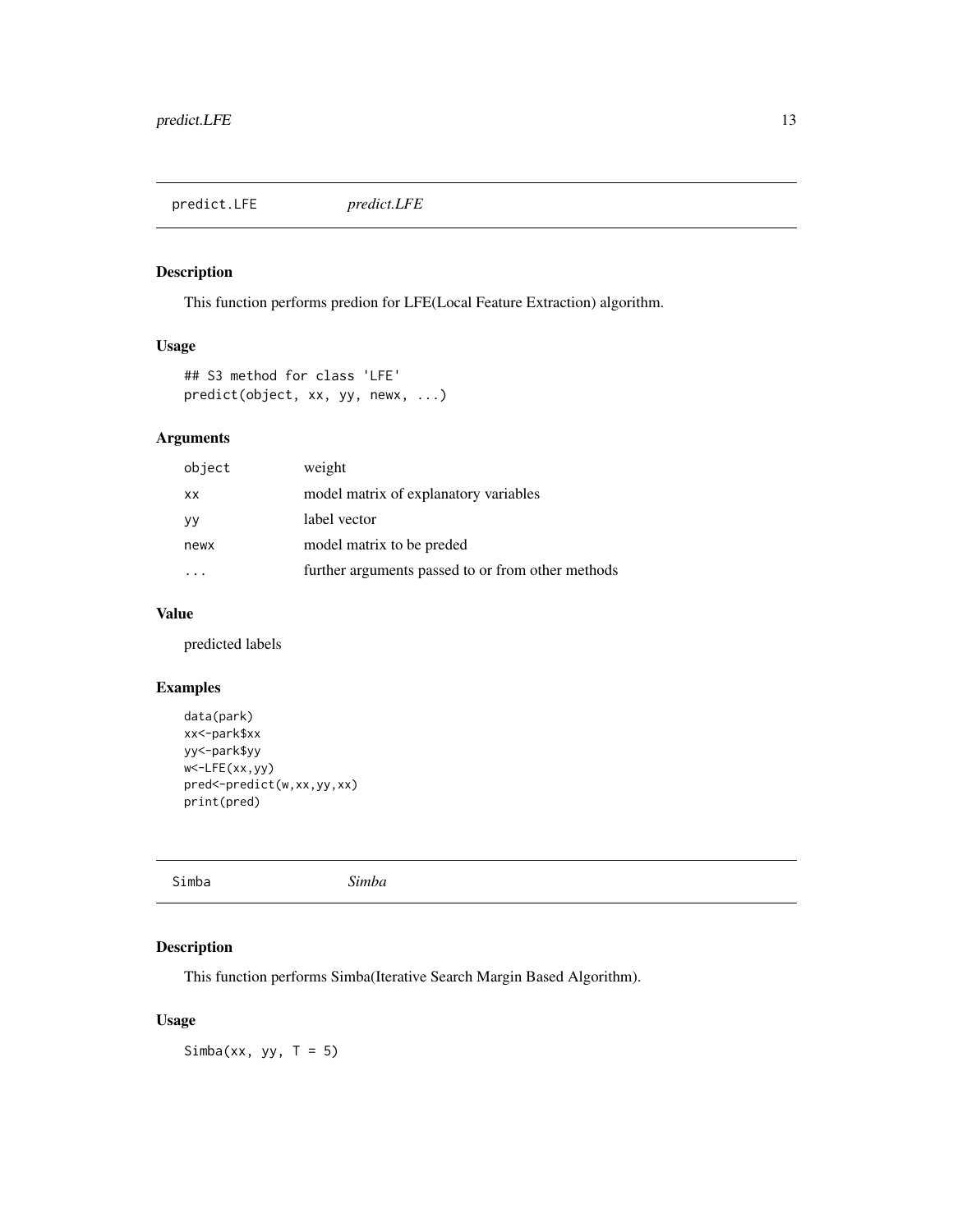14 Simba

#### Arguments

| <b>Value</b> |                                                            |
|--------------|------------------------------------------------------------|
| т            | number of instance used to update weights, default to be 5 |
| уy           | label vector                                               |
| XX.          | model matrix of explanatory variables                      |

### w new weight after Simba algorithm

#### References

Gilad-Bachrach R, Navot A, Tishby N. Margin based feature selection-theory and algorithms[C]//Proceedings of the twenty-first international conference on Machine learning. ACM, 2004: 43.

```
data(park)
xx<-park$xx
yy<-park$yy
re<-Simba(xx,yy)
print(re)
```